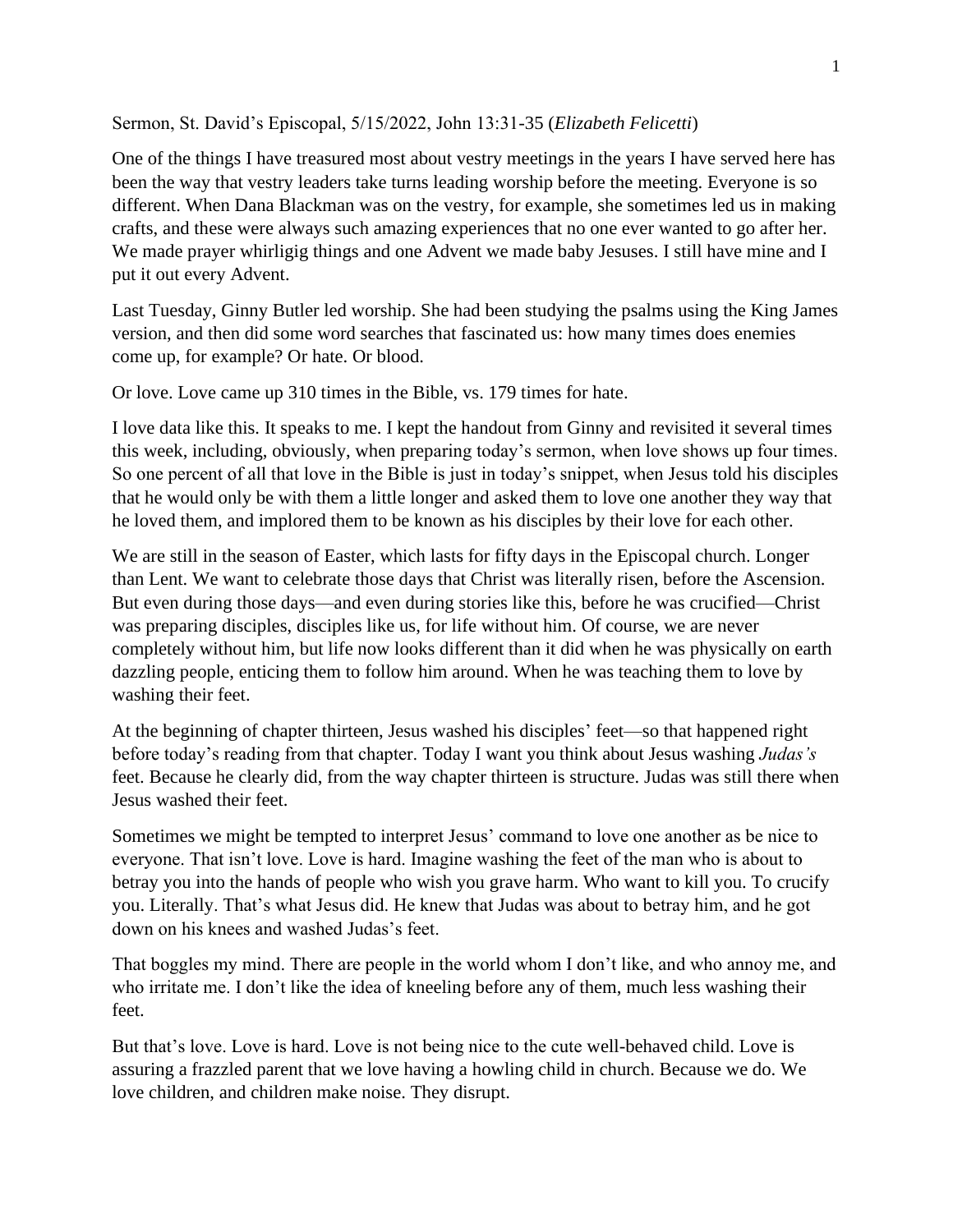Love is telling someone when you are unhappy with them. No one relishes telling someone important to them, "you hurt me." But love demands this.

I used to work for a guy named Bob Randall who always brought up the movie *Love Story* in wedding sermons. I've stolen this from Bob in my own wedding sermons even though I've never seen the movie. *Love Story* has this line in it: "Love means never having to say you're sorry." Bob pointed out that the opposite is true for Christians: love does mean having to say we're sorry. Having to listen when other people tell us truths that we don't want to hear.

Now please understand, I am not saying that you have to listen to all criticism in the name of love. Some criticism is unwarranted and unfair. But when we love each other, we have to be willing to lovingly tell each other, I'm unhappy with you. You hurt my feelings. I believe you are wrong about this. No, I don't think those pants look good on you. No, I don't think you should do or say this thing that you really want to do or say. Yes, I think you were wrong and need to apologize.

And when we love people, when we realize that we have screwed up, we need to say, "I'm sorry."

I remember about ten years ago, things seemed to change for me at St. David's. The first year of being a rector was really hard, but I felt like people were trying really hard with me. The first year of a pastoral relationship is often known as "the honeymoon period." Almost as soon as that first year went by, I felt like all kinds of crankiness broke out, and I was stymied by it.

One conflict was over some new hymnals that we bought for our then 11:15 service. I realized after I had procured these hymnals that I had not solicited much input from the people who would be actually using them. I had wanted to do it and was offered a donation so did, and then some people were unhappy.

Somehow, this came up in a discussion with the then-bishop. Now I did not run to the bishop to tell him that people were mad at me because of a new hymnal—that's not how I operate. But it came up in a conversation, and I told him that I sought out the people who were angry, apologized, and had a conversation with them. I felt like it had gone pretty well for a mistake.

The bishop told me, "Elizabeth, never apologize for a liturgical change."

I was shocked by that. I still am. I can admit it now because he's not our bishop anymore. But "never apologize"?

I say, apologize to people you love. Emulate Jesus, who bent down and washed Judas's feet. Judas, whom some might have considered an "enemy."

Jesus said in today's reading "By this everyone will know that you are my disciples, if you have love for one another."

Are we known for that? I want us to be known for that. People often talk about how friendly we are, and that's important. I also want them to know us for our love. "Oh, that church on the